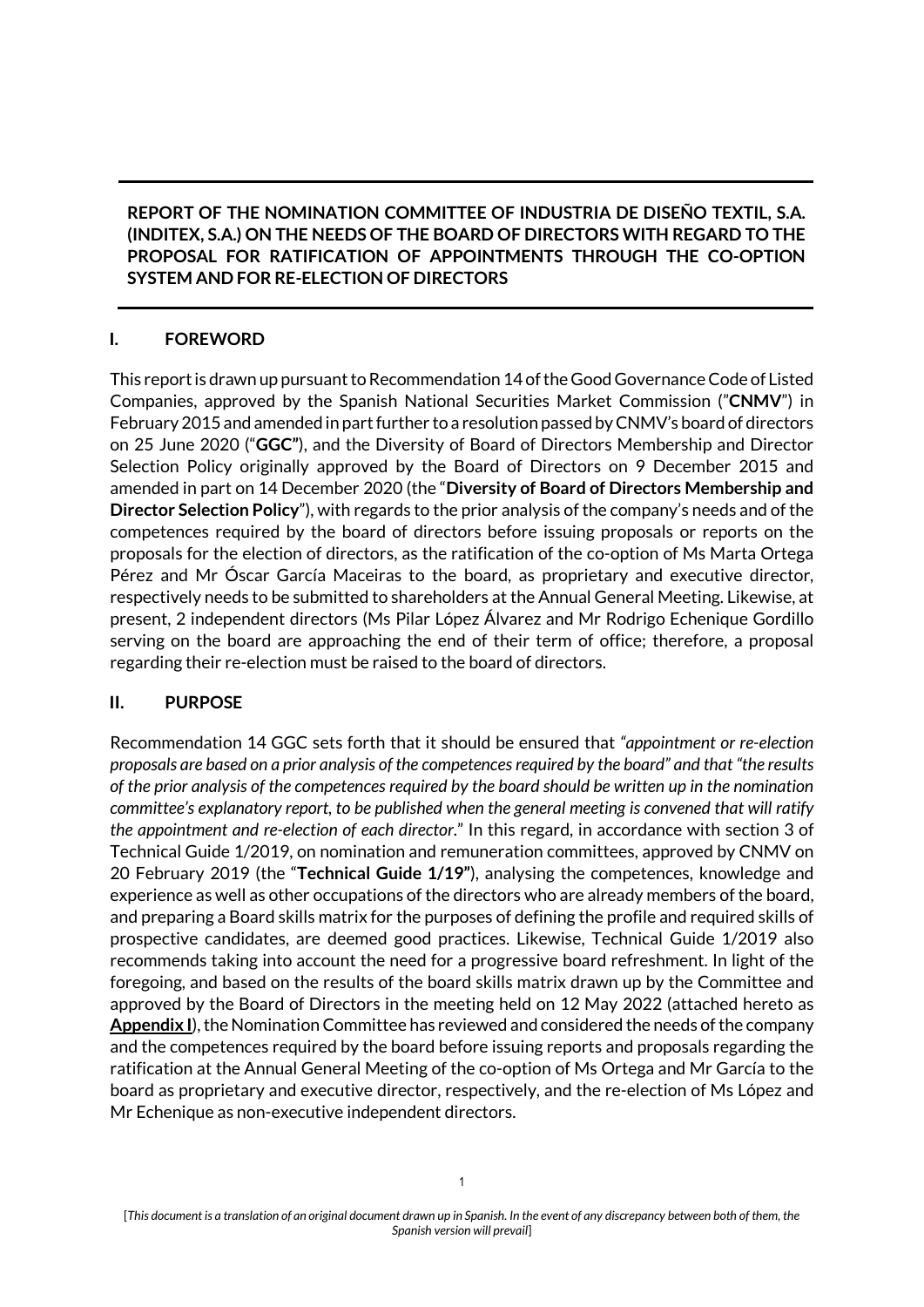In furtherance of the internal regulations of the Group, the composition of the Board of Directors shall reflect the Company's commitment to diversity of knowledge, qualifications, experience, geographic origin, age and gender. In this regard, pursuant to section 5 of the Diversity of Board of Directors Membership and Director Selection Policy, efforts should be made to ensure a diverse board membership where directors with experience and knowledge of the Group, its business and the retail sector in general serve together with others with background, qualifications, knowledge and experience in other fields and industries.

Likewise, efforts should be made to ensure a balanced board membership as regards directorship types, with a large majority of non-executive directors and an appropriate ratio of proprietary to independent directors. In this regard, pursuant to section 7.2 of the Board of Directors' Regulations, the ratio of independent directors within the Board of Directors should be at least equal to the ratio of floating capital of the Company. Likewise, in accordance with Recommendation 17 GGC, a large proportion of independent directors sit on the board of directors.

The Nomination Committee has reviewed the size, membership, skills and effectiveness of the Board of Directors pursuant to the above referred matrix, and has determined that:

- At present, 11 directors sit on the board of directors. This number is within the limit provided in the Articles of Association and within the 5 to 15 range set out in Recommendation 13 GGC.
- The 11 board members are classified as follows: 1 executive directors, 4 proprietary and 6 independent. Thus:
	- o The large majority of board seats are filled by non-executive directors, in accordance with the provisions of Recommendation 15 GGC set for companies with large market capitalization, and a large proportion of independent directors sit on the board compared to the remaining directorship types.
	- o In accordance with Recommendation 16 GGC, the ratio of proprietary to nonexecutive directors is below the proportion between the capital they represent on the board and the remainder of capital.
- Female directors account for 45.45% of all board seats. This means that should the election of Ms Ortega to the board be ratified at the Annual General Meeting, and should Ms López be re-elected, the female representation target assumed and written in the Group's internal regulations in accordance with Recommendation 15 GGC, would have been reached i.e., at least 40% of all board seats by the end of 2022.
- The average tenure of independent directors on the board is 6.5 years.
- Members of the board of directors have, as a whole, accredited abilities, competences, experience and merits: (i) regarding the Company itself, the Group, and the retail sector; (ii) in economy and finances, accounting, audit and risk management matters, including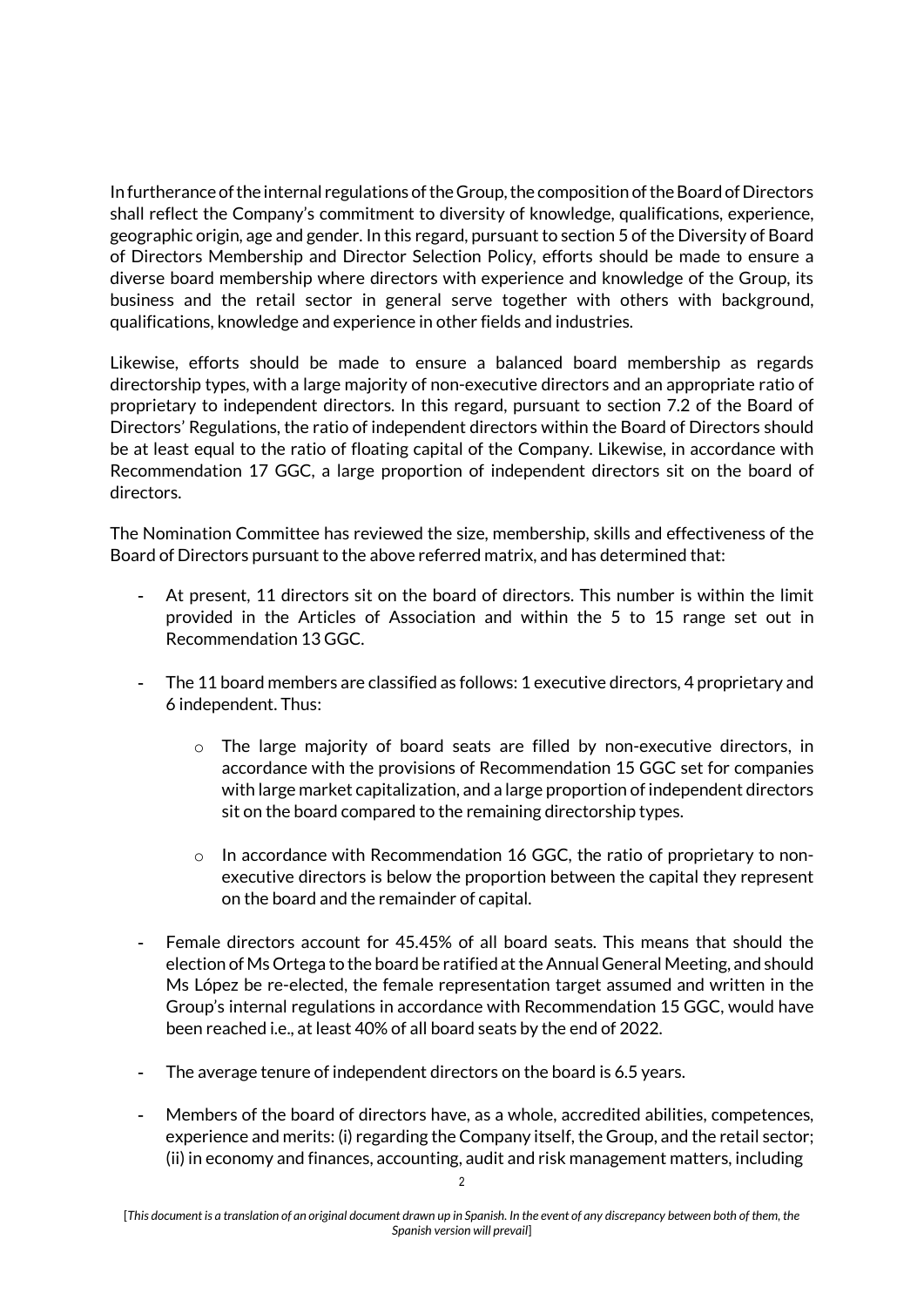both financial and non-financial ones; (iii) in regulatory compliance and corporate governance matters; (iv) in the digital and new technologies sector; (v) in sustainability; (vi) in different geographical markets; and (vii) in management, leadership and business strategy.

In this regard, current board members include directors with experience and knowledge of the Group, the retail sector in general and the fashion retail together with others with education, competences, background and experience in other fields and industries.

In addition to a broad and diverse international experience and competences in economy and finances, almost half of the board members have experience in the digital and IT environment.

The fact that more than half of the directors have experience in human resources, talent and remuneration shows the relevance assigned by the Group to talent, its attraction and its retention. Likewise, one third of board members have legal experience, and the same proportion has experience in sustainability, among other competences such as cybersecurity, enterprise risk management or corporate governance.

The election of directors over the last year, which was completed on 1 April 2022, has reinforced the experience in areas such as digital transformation**,** sustainability, Compliance, corporate governance, and the relationship with regulators, as well as leadership management and commercial strategy, in particular as regards product, design, innovation and brand image, which are the Company's strategic priorities.

The company's corporate governance structure is appropriate to ensure independence through a number of counterweights that prevent potential risk associated with concentration of power, in particular after the definitive separation of the roles of the chair of the board of directors and the chief executive of the Company, with a new nonexecutive Chair, and a single CEO, who will perform all executive functions.

Pursuant to the board skills matrix, the Nomination Committee considers that with its current composition and structure the Board of Directors has achieved a high degree of balance and stability materialized in: (i) a balanced presence of the different directorship types, as independent, proprietary and executive directors sit on the Board, with a large majority of nonexecutive independent directors; (ii) a balanced presence of men and women on the board, as female representation has been gradually increasing over the years and the 40% target set by the board of directors to be reached by the end of 2022 has already been surpassed; and, (iii) an appropriate balance of skills and experience that befits the interests of the company and its Group.

In light of the foregoing, the Committee considers that there are no significant differences as regards the board's present and/or future needs from those shown in the report issued last 29 November 2021, on the occasion of the co-option of Ms Ortega and Mr García to the board of directors, which was the perfect ending of an orderly and planned succession of the Chair. To carry out its analysis, the committee took into account the composition of the board as at that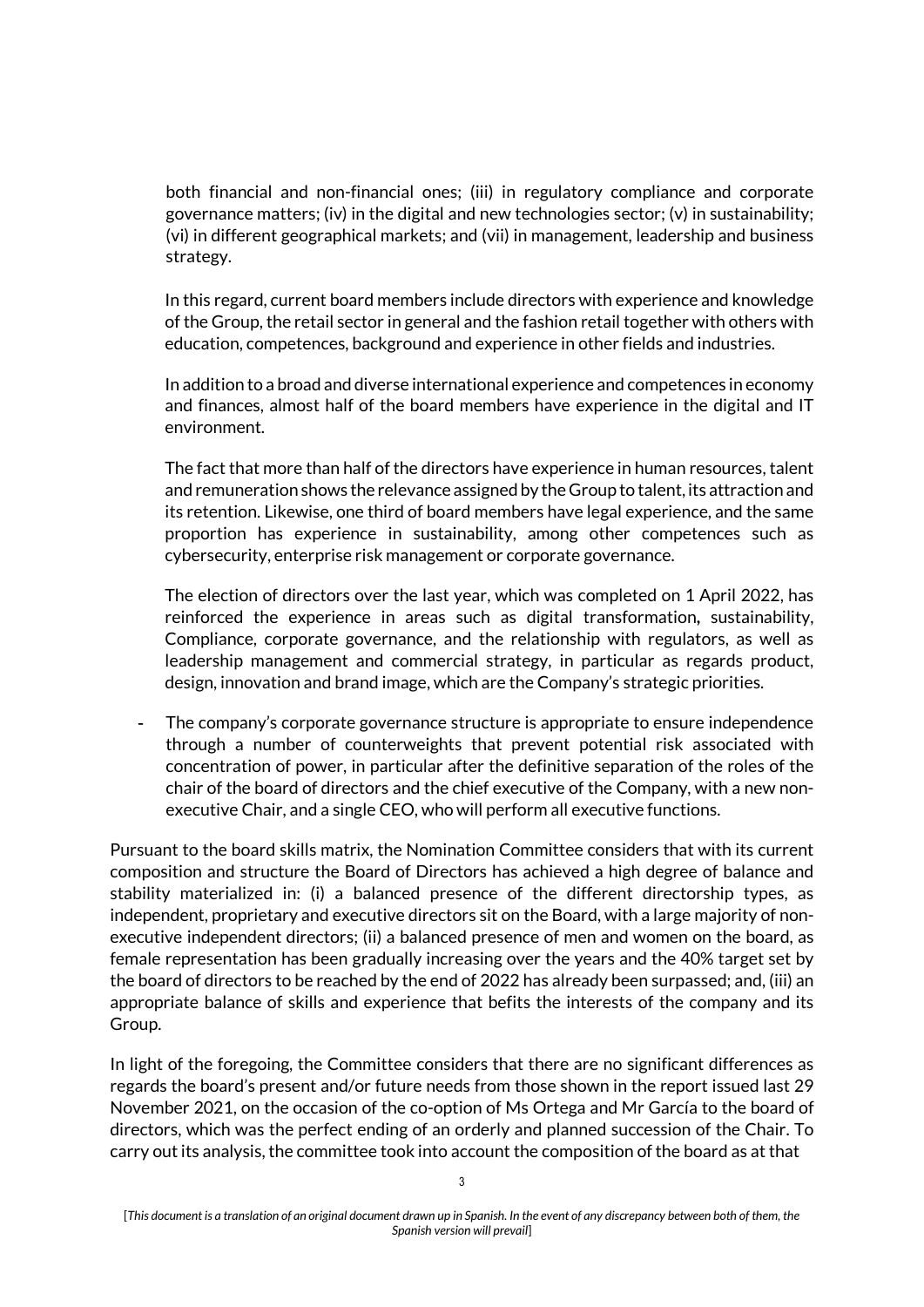date, with an organisational structure marked by the co-existence of an Executive Chairman and a CEO, as well as the results of the annual evaluation of performance for the last two years.

In line with the findings of such report, the Committee would highly appreciate that the proposals on the re-election and appointment of directors should seek to keep or reinforce within the supreme governing body of the company: (i) the different profiles and experiences aligned with the Company's strategic focal points; (ii) a high diversity in terms of professional experience, competences, personal skills, sector-specific knowledge, gender, age, geographic origin, race, ethnicity and/or cultural background, among others; (iii) a balance of directorship types on the board, ensuring a majority of non-executive directors, most of them independent, and an appropriate representation of proprietary directors within the board; and (iv) a progressive board refreshment, together with the necessary presence on the board of members with a wide experience and knowledge about the Company, the Group, its business, and the retail sector in general.

In line with the commitment assumed by the company, the Nomination Committee considers that favouring gender diversity should remain a priority for director selection, to keep or even surpass the 40% target for female representation on governing bodies set for 2022, without disregarding however, that all elections must be made based upon suitability and merit yardsticks.

The Committee further considered that although the board can be flexible to increase or even reduce the number of its members, its current number is appropriate to facilitate dialogue and interaction among them. Likewise, its size is aligned with the Group's dimensions, complexity and business, and on par with that of comparable companies.

Last, with regard to the progressive board refreshment that needs to be observed in view of the addition of future members, candidates with experience in other industries should be sought, in particular, those with international experience and experience in the retail sector and the fashion industry, as it is inferred from the annual evaluation of performance for the last two years. Likewise, a combination of various nationalities is also appreciated; however, given the weight of the Spanish market in the Group's operations and total sales, with its parent company listed on all four Spanish Stock Exchanges, it is deemed appropriate to keep the representation of Spanish directors on the board.

The Nomination Committee considers that in general terms, for the Board of Directors to duly perform its oversight role, it should have, as a whole, accredited abilities, competences, experience and merits: (i) about the Company itself, the Group, and the retail sector; (ii) in economy and finances, accounting, audit and risk management matters, including both financial and non-financial ones; (iii) in sustainability, regulatory compliance and corporate governance matters; (iv) in the digital and new technologies sector; (v) in different geographical markets; and (vi) in management, leadership and business strategy, as well as (vii) the requirement for each board member to be highly qualified and trustworthy, both as a person and as a professional, and available for the necessary dedication to the position.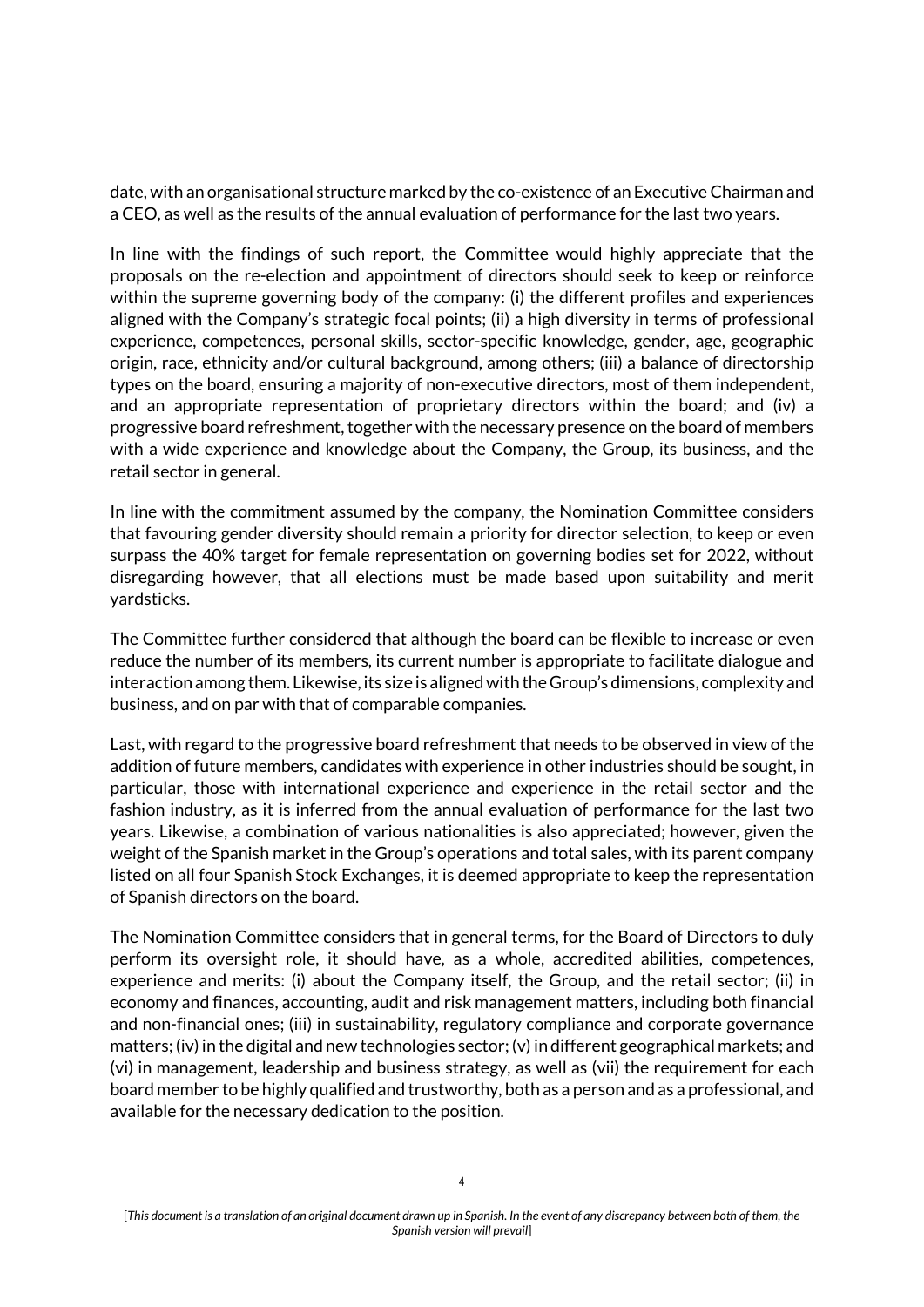The mission of the Nomination Committee consists of ensuring an appropriate board membership to enhance its proceedings, while encouraging progress regarding observance of recommendations and best practices in the field of corporate governance.

### **III. FINDINGS**

The profiles of directors whose election needs to be ratified, or who are going to be re-elected in the upcoming Annual General Meeting, further to the relevant report or proposal of the Nomination Committee, and the relevant explanatory report of the Board of Directors, shall meet the needs of the company and fulfil the competences requirements of the board itself, as shown in this report pursuant to Recommendation 14 GGC and sections 3, 4 & 5 of Technical Guide 1/2019.

Done in Arteixo, A Coruña (Spain), on 6 June 2022.